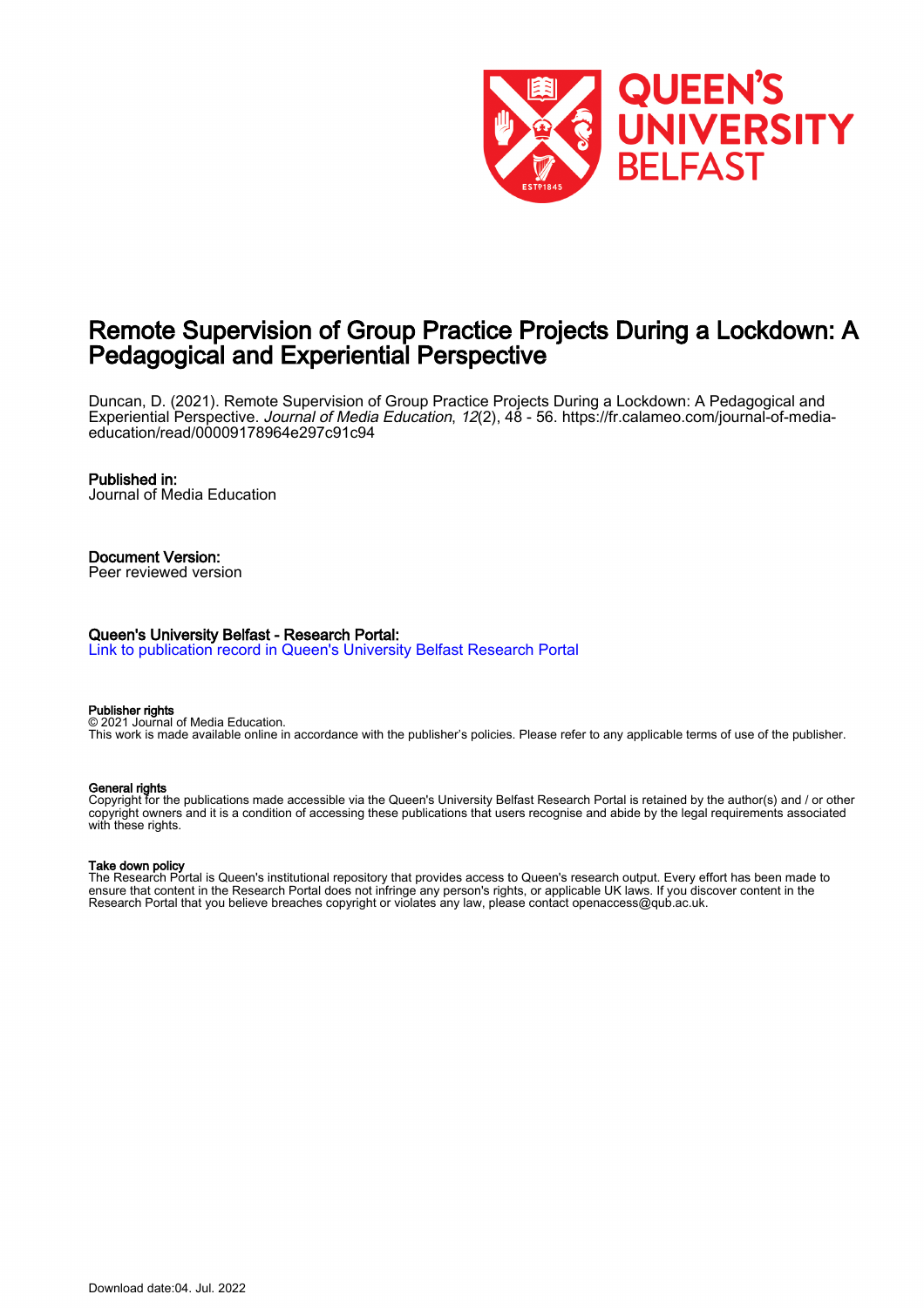Remote Supervision of Group Practice Projects During a Lockdown: a pedagogical and experiential perspective

# Don Duncan<sup>1</sup>

Lecturer in Broadcast Journalism, School of Arts, English and Languages, Queen's University Belfast

# Abstract

The current global Coronavirus pandemic has created a number of problems for the teaching and supervision of media-related practice (such as broadcast production) in Higher Education contexts. This paper presents challenges facing the supervision of group projects involving media production and explores possible solutions drawn from various parts of the feedback nexus, ICT tools; and new approaches to supervisorial intervention. Ideas and solutions developed now under the current lockdown context can be used or adapted for future contexts of supervision involving various levels of restriction on movement or physical interaction.

# Author Biography

Don Duncan has worked in the field of journalism for several decades in Europe, the Middle East, Africa and North America. He has a master's degrees in politics, journalism, and film making. His current interests include: multilingualism; sectarianism and identity; and hybrid forms of broadcast work.

## \*\*\*

# Declaration of Conflicting Interests

The author declares no potential conflicts of interest with respect to the research, authorship, and/or publication of this article.

# Funding

-

The author received no financial support for the research, authorship, and/or publication of this article.

<sup>&</sup>lt;sup>1</sup> Queen's University Belfast

Corresponding Author:

Don Duncan, Queen's University Belfast, Sonic Arts Research Centre, School of Arts, English and Languages, 4 Cloreen Park, Belfast, BT9 5HN, Northern Ireland.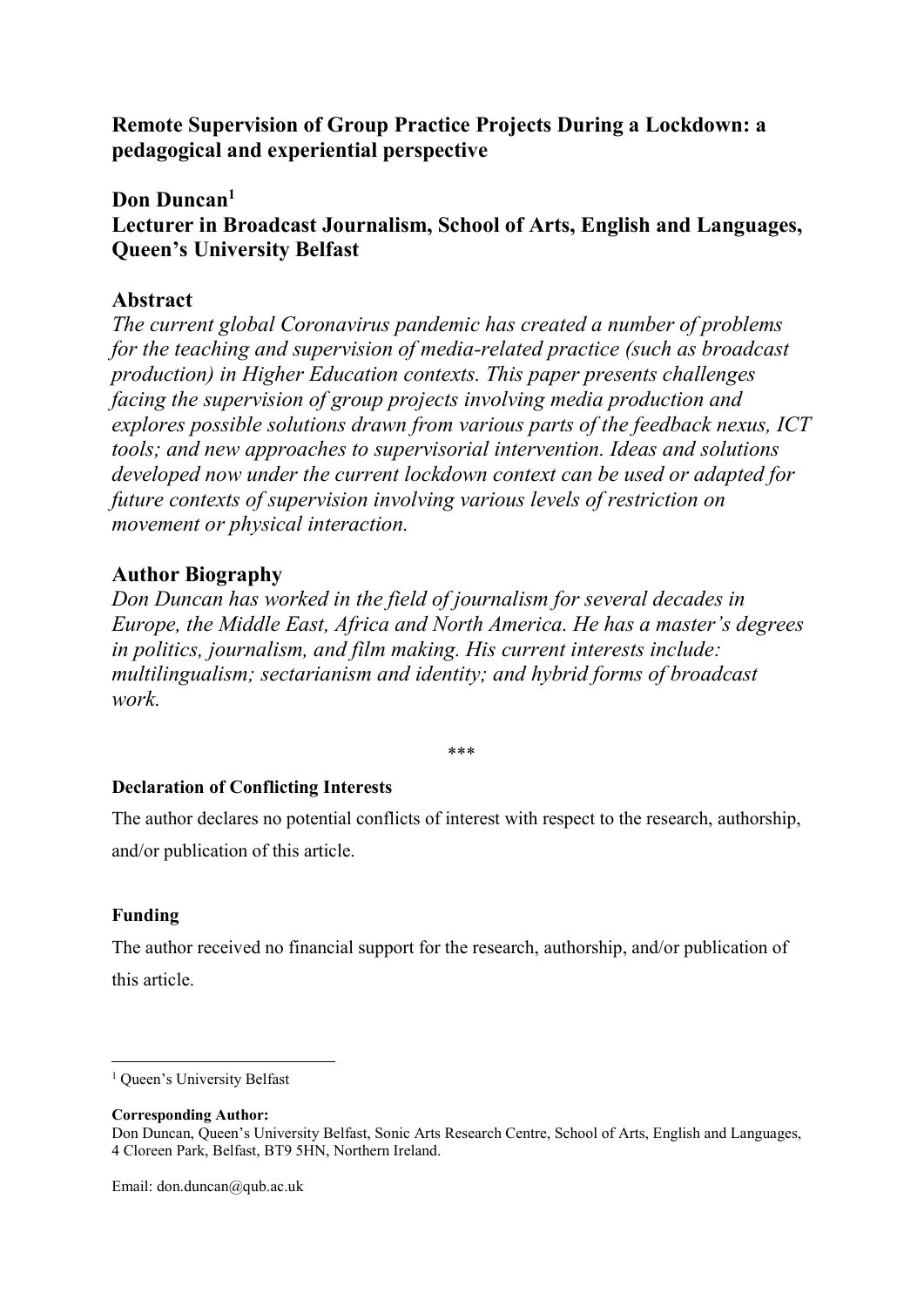## ORCID iD

Don Duncan https://orcid.org/0000-0001-7192-8330

\*\*\*

# Introduction

The global Coronavirus pandemic of 2020 and its related national lockdowns and periods of restrictions have caused considerable disruption to all aspects of society, not least, Higher Education.

In the United Kingdom, like many other countries, the first reported case of Covid-19 was reported in January 31<sup>st</sup> and the virus started to spread exponentially through February and early March. With very little time to prepare, lecturers and students found themselves having to radically pivot their work online as universities across the country began to cease most activities operating in a physical capacity.

Since that time, in a bid to continue teaching, research and supervision, universities and other institutes of Higher Education have been embracing and adapting various technologies and approaches, some of which have existed for a number of years: online learning platforms, hybrid delivery, remote learning. With tools like these, educators and students are innovating new, effective ways to minimise the disruption to learning and research caused by the pandemic.

This paper operates on the understanding that Covid-19 and its associated disruptions (caused by lockdown, partial lockdown and public restrictions) signify a watershed for teaching and supervision in the Higher Education sector. Media-related subject pathways, especially those which carry practice components (broadcast, journalism, film, etc.), are embracing new ways of teaching and supervising media production, doing so remotely in order to be compliant with rules relating to various levels of lockdown. A paradigm shift is underway. Technologies and teaching strategies – which until recently were considered marginal or were neglected – are now forming the spine of a new education and supervision delivery that is pliant and deeply adaptable to current and future pandemic contexts.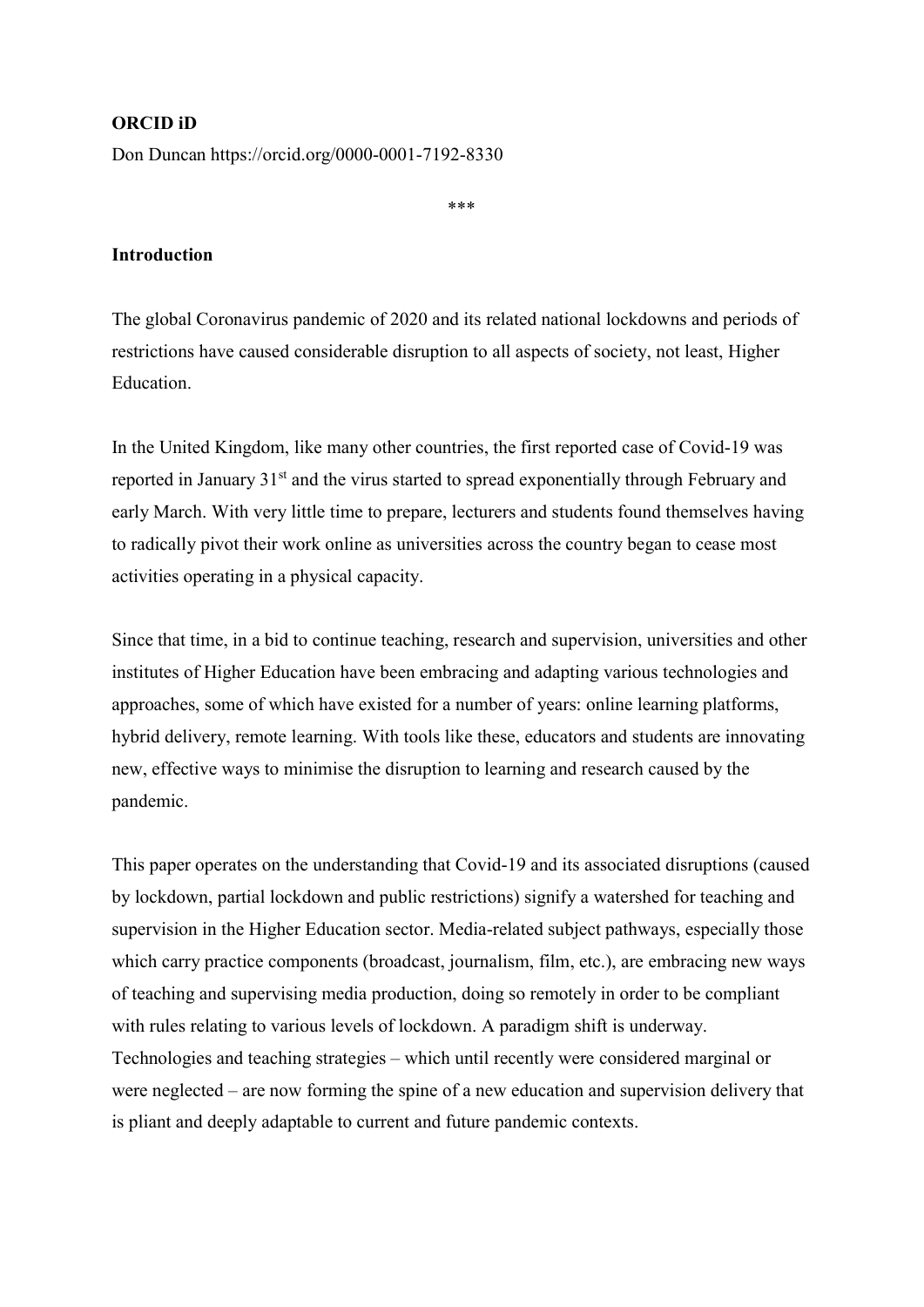In a bid to address a specific part of the aforementioned changes, this paper will analyse and reflect on the remote supervision of group practice projects in the context of a society-wide lockdown. It will take as a specific case study the supervision of students on the MA Media & Broadcast Production programme at Queen's University Belfast as they undertake a practice-based dissertation project during the Covid-19 global pandemic of 2020. The analysis and reflection in the paper will focus on one specific practice dissertation project – a three-part podcast series – being produced by a group of three MA students who are geographically dispersed.

The analysis in this paper will draw both from my own experiences as supervisor and lecturer as well as on ideas and strategies developed by theorists and other lecturer-practitioners. The aim is to explore ways to improve the quality of supervision of group work during current and future lockdown contexts.

# Research Context

The creation and maintenance of constructive alignment between assignment work and module learning outcomes, as per Biggs (1999), is challenged by various contexts and circumstances in the contemporary, Covid-era arena of Higher Education.

Declining support and subsidies from governments in numerous countries has and continues to compel universities to reform their business models. Slaughter & Leslie (1997) examined how many universities have settled on a business model with a growing dependency on higher fee-paying international students as a substitute for lost state subsidies. This model of internationalisation does not come without problems. As per Welch (2012), recently developed "opportunistic entrepreneurism" in the modern Higher Education sector has created dysfunction and tension at the heart of the pedagogical project in many of the institutions adopting such a business model.

Group work can be a useful tool in contexts where student numbers are being scaled up and it carries its own intrinsic, unique pedagogical value and potential (Williams et al, 1991). However, student team dynamics in group configurations, especially in the context of graded assessment, can be fraught and problematic. The concept and perennial problem of "social loafing" in group contexts – as conceptualised by Aggarwal & O'Brien  $(2008)$  – is common,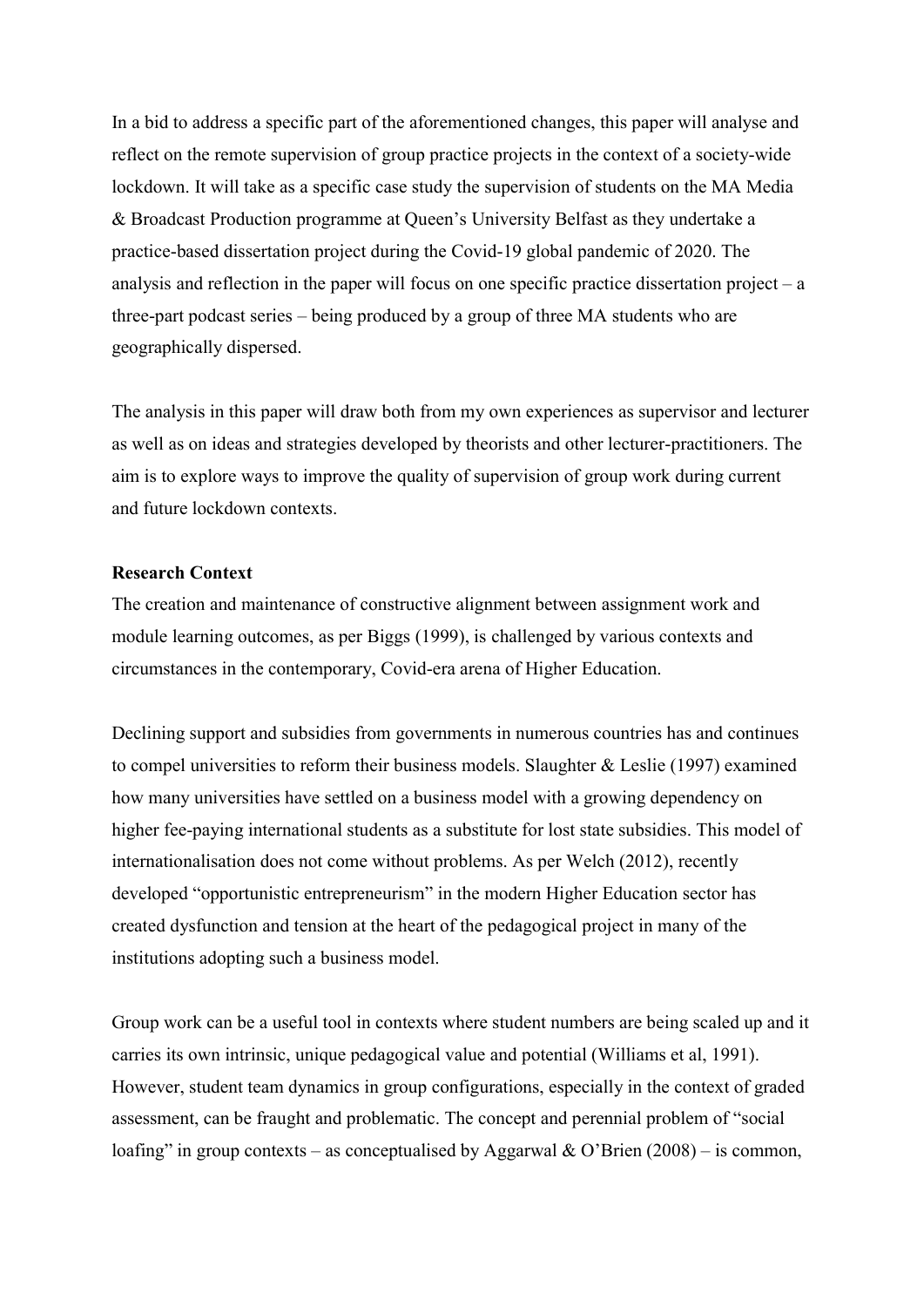yet there exist many ways to manage it. Riebe et al. (2016) explore some of the psychological dimensions students encounter as they negotiate and enter into group work.

The growth of the integration of ICT tools in the Higher Education sector – both for teaching and for managing group work has been well documented (Collis & Moonen, 2008; Hedberg & Corrent-Agostinho). There is also growing literature around how ICT tools can be used for the more effective provision of student supervision (Gumbo, 2018; Karvounidis et al, 2014; Sheratt, 2012).

Drawing on this research context, this paper will focus on the specific context of group work supervision where remote collaboration within the group is necessitated by a lockdown, due to pandemic in this case. Hesterman's (2016) work on managing power dynamics in group work and establishing, in the early stages of a project, protocols that increase the chances of ultimate success for the collaboration is instructive.

### Research Question 1:

How can formal, informal and "accidental" moments of feedback be used to better design and sustain remote group work?

### Research Question 2:

Can ICT tools, such as VLE, be used to improve socialisation and trust within groups working together remotely?

### Research Question 3:

Does frequent supervisor intervention help or hurt the chances of successful and harmonious dynamics of groups working together remotely?

## Case Study

The arrival of Covid-19 and the ensuing global pandemic and lockdown measures added several more layers of complexity to the relationship I have – as a supervisor – to my MA students. As a case study for this paper, I will take a four people – myself as supervisor and one group of three students who are my supervisees as they work on a podcast series as part of their MA dissertation. In addition to collaboratively producing the podcast series, they each have had to individually produce an essay of critical reflection so as to satisfy the requirements of the dissertation.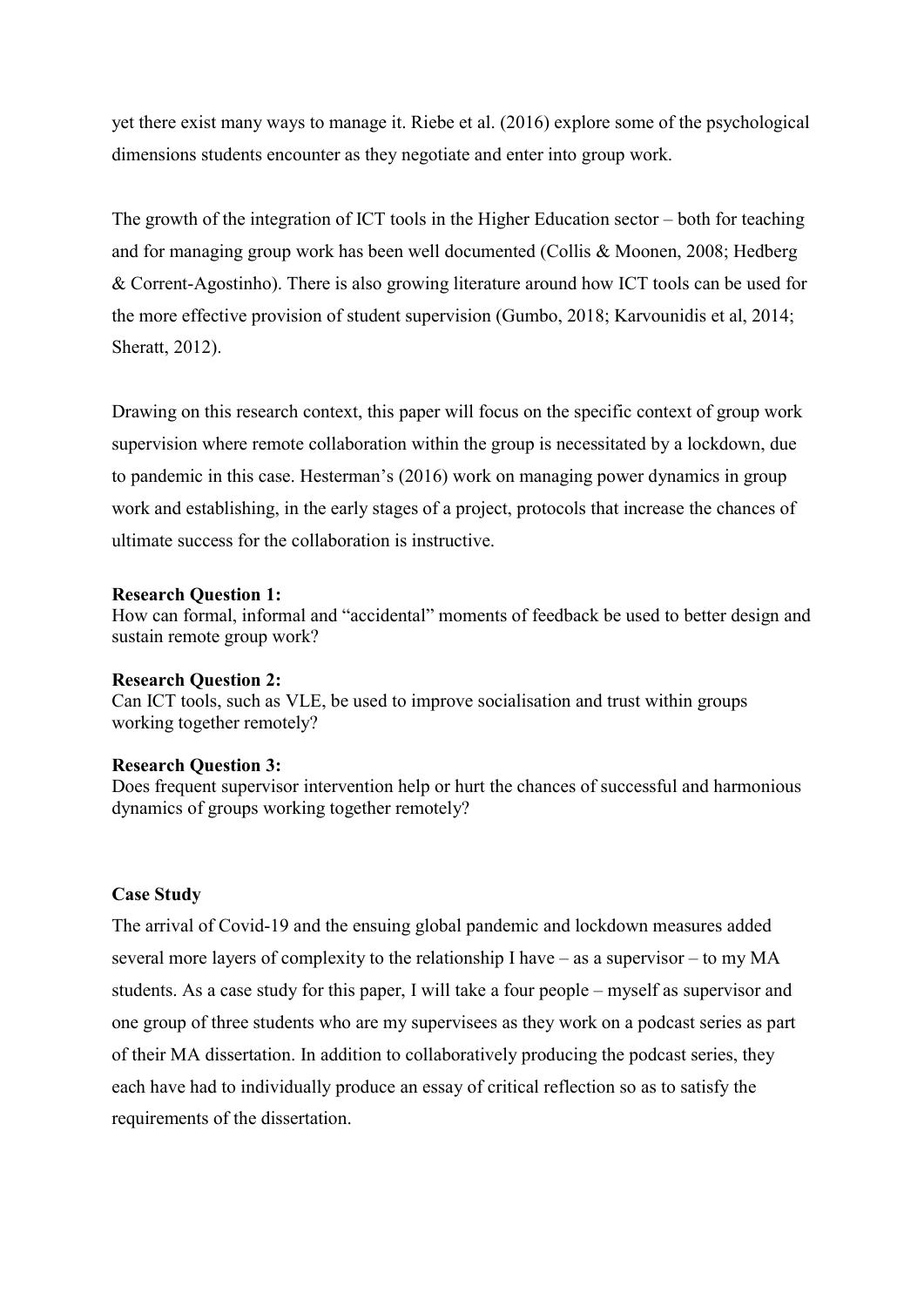Since the lockdown in the U.K. began (March  $23<sup>rd</sup>$ , 2020), the three members of this group have been scattered geographically – one back home to Scotland, one to north county Antrim (in Northern Ireland) and one to Belfast city. Their task has been to co-produce a three-part podcast series in compliance with the evolving rules associated with various stages of lockdown and/or restrictions on movement and gathering. Episodes need to be produced in such a way that they feel like that they are part of a series – both sonically and thematically. The material – in its entirety – cannot exceed 1 hour 25 minutes and must be sound-rich, narrative-driven and character-centred. At time of writing, students have not yet been graded on the project.

For the group in question, the pandemic context in which the project is occurring means not only that production must happen remotely but also that production must dispersed, given that they are in three separate geographic locations. This kind of production process is already happening in the podcasting and radio industry (Transom). This means that students use equipment and software they have access to – mobile phones, skype, WhatsApp, Zoom, etc. – and produce a sound-rich story using them, despite the odds.

The kind of camaraderie and intra-group trust that can develop from positive, in-person collaboration is less easily attainable when the whole process has been made virtual as was the case the university entered lockdown.

### **Method**

The context of the research covered in this paper was the unprecedented, highly changeable situation of the 2020 Covid-19 pandemic. The case study chosen is a group unit of three geographically dispersed students undertaking a collaborative, practice-based media project, also a relatively dynamic situation. The students had already commenced their dissertation projects when research for this paper was begun and had not yet completed the research by the time the research and writing of the paper was completed.

In such a layered situation of change, a definitive research intervention at a specific point of time in the cohort's group work – such as a questionnaire – was the best way to a) get a sense of the salient challenges facing in group work under lockdown and b) test ideas from the research literature around group work and remote supervision.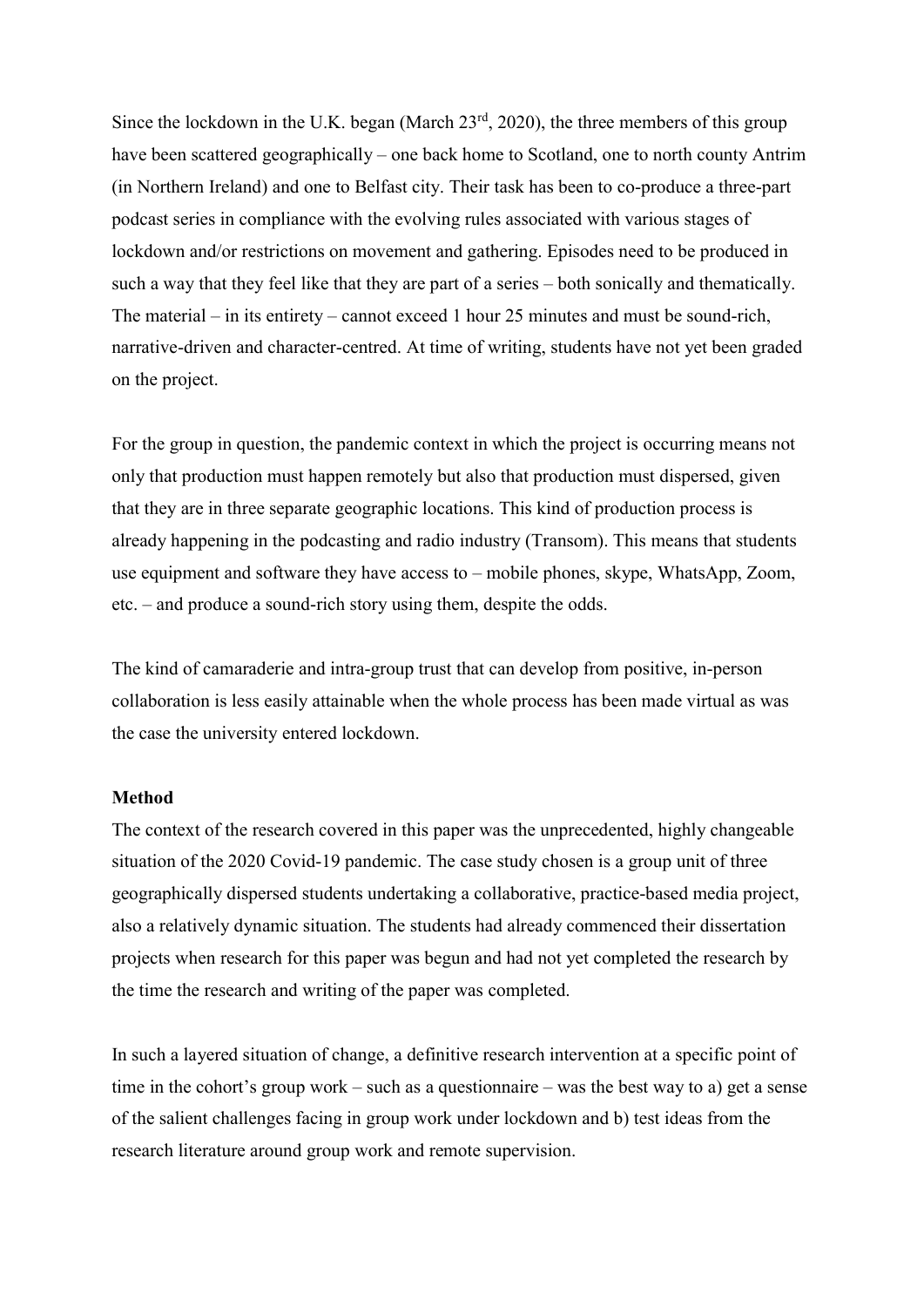The primary instrument of research used was an in-depth questionnaire which the student members of the case study cohort had the option to complete. Because they had not finished the dissertation project and had not received any grades, it was extremely important that the students in question didn't feel unduly compelled to cooperate due to a perception of potential impact on final grades. To avoid this happening, the questionnaire was made anonymous, optional and was available online giving the student full agency in the pocess of engagement or non-engagement with the questionnaire. Prior to being sent the questionnaire, the students were briefed on the purposes of the research, on their anonymity throughout the whole process and on the fact that collaboration or non-collaboration would have no impact whatsoever on their grades.

The case study cohort included in this paper was chosen over other potential cohorts because it contained various attributes of particular relevance the research questions: the cohort was a group of more than two people; they were collaboratively working on a practice-based project; they were geographically dispersed; one member was overseas (Scotland). Additional attributes made the cohort of interest also: there was a gender mix (two female, one male) and a mix of nationalities with the three members adhering to different national identities.

The questionnaire, administered via SurveyMonkey.com approximately six weeks after the commencement of the group work in question, consisted of ten open-ended questions that required narrative-based answers. As a result, the data collected from the survey is qualitative in nature.

The survey was designed so that there was a logical flow from each question to the next. The questions were worded such that they would produce long, detailed and nuanced narrative answers. The language used was simple and unambiguous and sought to directly address the research questions of the paper. Prior to sending the questionnaire to the students, the survey was piloted with an impact working group consisting of academic staff of Queen's University Belfast. Slight amendments to the questionnaire were made as a consequent to that pilot.

This data emerging from the questionnaire is supplemented in this paper by additional data and learning from formal and informal feedback produced over the past year by the MA class to which the case study cohort belongs.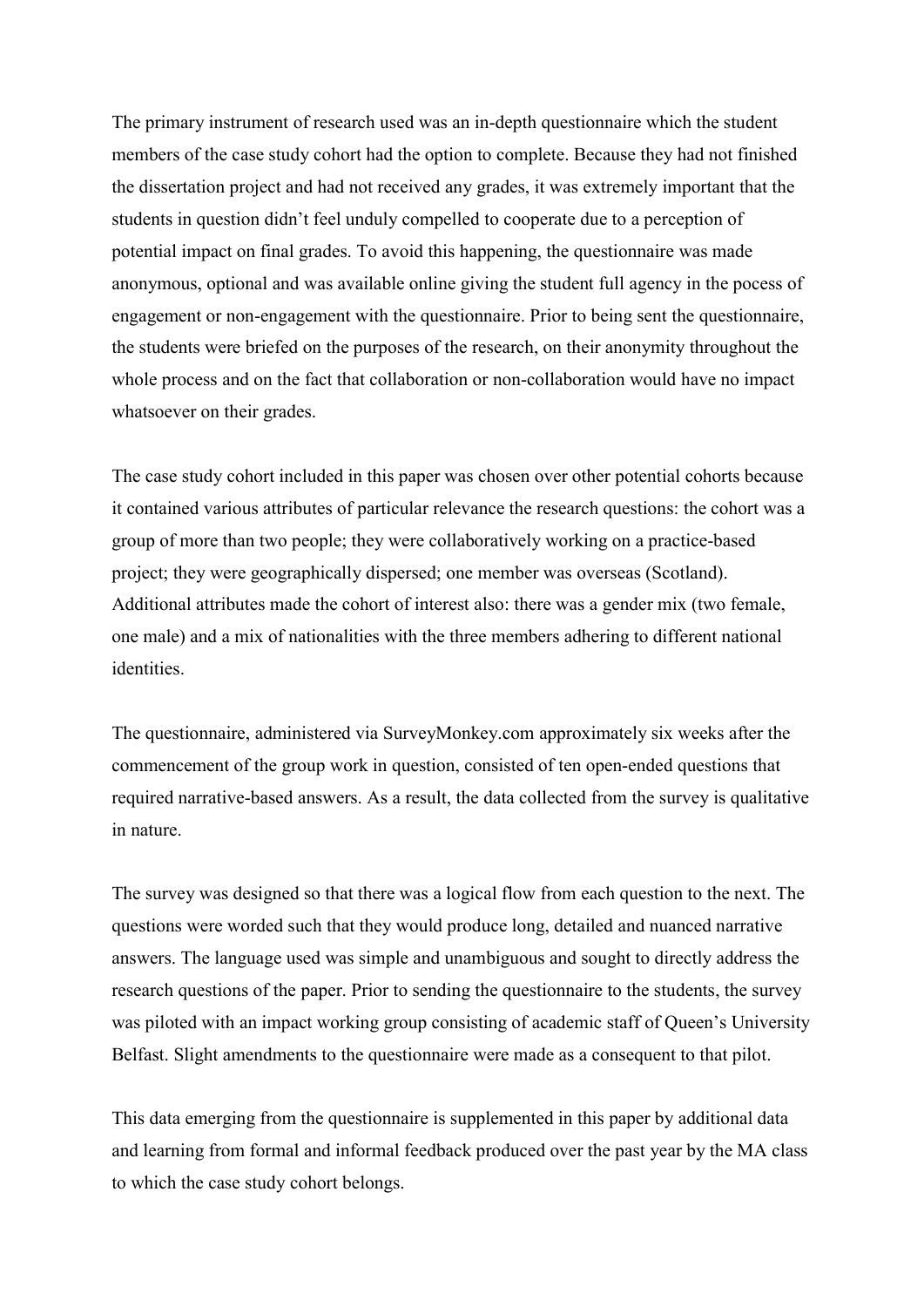Another aspect of the methodology was the creation of a closed page on Canvas (the VLE used by the MA students) for the sole use of the cohort under study in this paper. The page serves as a "home room" for the students and it became a kind of "live document" through which their project could be kept track of, remotely.

# Results

# Remote Group Practice Work Under Lockdown

In an ideal world, group configurations for practice-based activities and assignments should be used only if doing so serves a clear pedagogical benefit for the student or if it helps replicate a working situation/process that exists in industry, such as the production of TV news packages (which require crews of  $2 - 3$  people typically) or TV documentaries (which often require crews of  $3 - 5$  people). In reality, however, the tendency of modern universities is to seek to boost student numbers, especially through lucrative internationalisation – the "massification of higher education" as Welch puts it (2012, p. 298) – often without matching growth with a commensurate investment in physical or human resources. This poorly-aligned scaling up of student numbers with investments in equipment/facilities and staff erodes the ability of the academic staff to cope in terms of their capacity, their workload and any new directions they want to take, or innovations they want to make, in curricula (Slaughter & Leslie, 1997). Such pressures that are put on resources by scaled up student numbers often compel practice-based lecturers to lean on group work as a way to mitigate problems related to resource scarcity or a mismanaged scaling up of student numbers. This is, of course, a use of group practice work that has little, if any, rooting in pedagogical best practice.

However, even when used for pedagogically beneficial reasons – in classroom contexts or in contexts involving assignments that take place primarily outside of class time – group configurations can carry within them an innate tension for the student for whom they can be simultaneously valuable and fraught. "Social loafing" – whereby one or more members of a group do less work and benefit from the harder work of other group members – is a common problem faced by lecturers and students in the context of group work. Williams et al found it to be the "primary complaint" from students as to why they dislike group work (1991, p. 47), a significant factor among various "transaction costs" evaluated by each student as they consider, negotiate and enter group configurations. (Riebe et al, 2016, p. 16)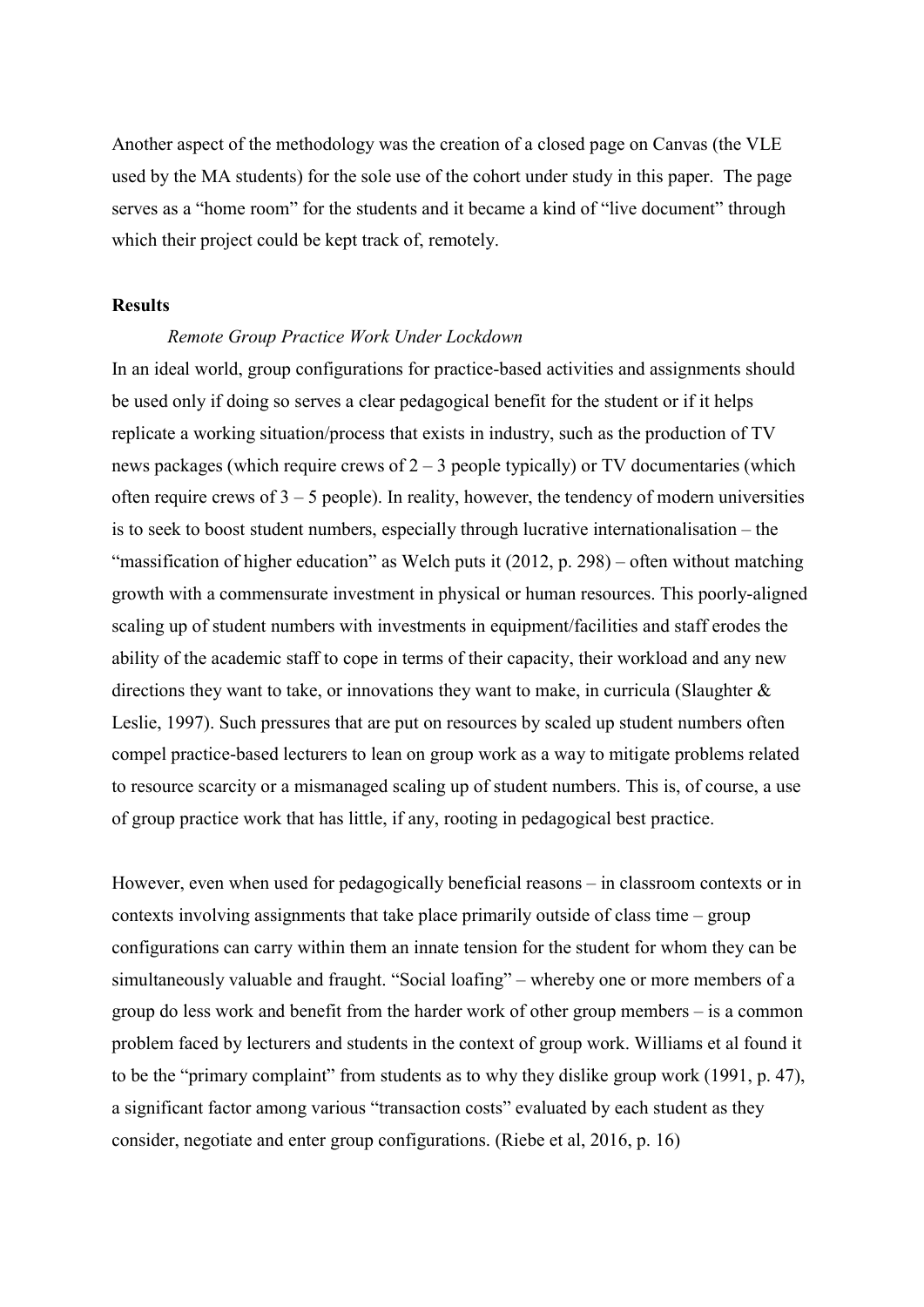In the case of teaching and supervising students of broadcast journalism and documentary, feedback mechanisms such as informal minute papers and university-issued, formal evaluation surveys are particularly useful because they repeatedly reflect group tensions as they develop, with students often lauding and bemoaning group work as a modality for assessment. Formal and informal student feedback can therefore form a solid first step for lecturers to discover and hone finding ways to improve.

On top of these regular sources of feedback, there can also occur occasional sources of additional feedback which are accidental in nature. An MA student belonging to the cohort of students from which the case study cohort has been drawn, misunderstood a prompt for an essay assignment and instead delivered a detailed and frank evaluation of their experience of group work became an unexpected yet invaluable source of "accidental" feedback over this past year. The essay in question painted the picture of the difficulties and obstacles to learning that can occur when one member of a group does not get motivated; does not get on board; and ultimately lets down the group and puts the project's practice output in jeopardy. This kind of "accidental feedback" along with the abovementioned intended formal and informal kinds of feedback are potent tools for a practice-based supervisor preparing to oversee projects remotely.

ICT as a solution for problems of scale and for facilitating "group socialisation" Gumbo points out how soaring student numbers are "among the most challenging factors that cause supervision problems and thus affect output" but goes on to assert that ICT tools are one of the possible solutions that can help speed up aspects of supervision "since it provides a quicker way to manage and carry out supervision" (2018, p. 55). ICT can also be used to ensure that the "structural factors" of a group project's set-up phase – which Aggarwal and O'Brien see as important for the healthy functioning of the project (2008, p. 275) – are easy to establish and then adapt, if needed, as per the evolution of the group project.

As per Gumbo above, ICT tools and capacities afforded by Virtual Learning Environments (VLEs) can become indispensable tools by which to manage remote supervision. As illustrated in more detail below, VLEs have the potential to make remote supervision more efficient and effective. I argue that they also carry the potential to re-inject more pedagogical value and purpose to remote group work that, in many cases, has been occasioned mainly due to resource scarcity.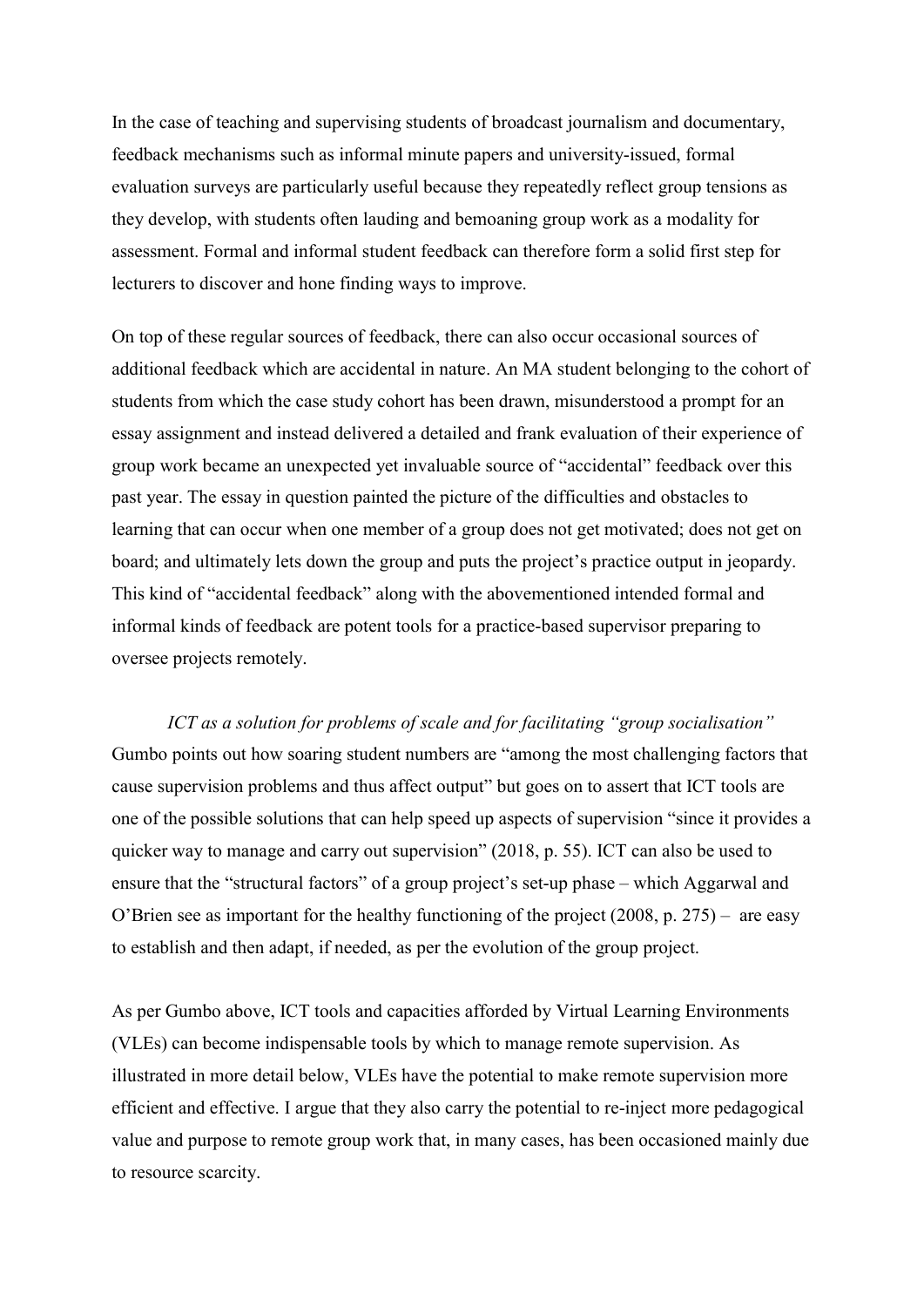# ICT for "Group Socialisation"

Hesterman puts significant emphasis on the importance of "group socialisation" to the eventual successful functioning of a group unit, adding that "groups are not always cohesive, and members do not necessarily pool their resources of knowledge." Citing Becker, Hesterman asserts that "allocating time to socialise and form a cohesive team is identified as particularly challenging (2016). Particularly where group members are geographically, socially and economically diverse" (2016, p.  $4 - 5$ ).

The three students that form the case study cohort were not randomly assigned to each other. They self-selected and then proceeded to assign specific production roles within the group. This sense of agency helped assure the "cohesion" and "pooling of resources" (Hesterman, 2016) that can lead to a successful group project outcome.

Aside from students' own agency, there is much a supervisor can do to facilitate Hesterman's "group socialisation" or indeed Hedberg & Corrent-Agostinho's model of "flexible learning" (2010, p. 84) by triggering collaboration, equity and resourcefulness within the group – all of which are qualities that are especially necessary in the context of a lockdown.

VLE platforms such as Canvas and software such as MS Teams, which enables file sharing and VoIP calls between students, are extremely valuable Web 2.0 tools that are crucial for the cultivation and meaningful activation of group cohesion in a lockdown context.

Karvounidis et al. assert that adopting Web 2.0 technologies, such as Canvas and MS Teams, can help build "an increased emphasis on user-generated content, data and content sharing [and] collaborative efforts" (2014, p. 577). These characteristics help – among other things – to trigger "perceived usefulness," "perceived enjoyment," "perceived playfulness," a sense of "quality of information," and a sense of the "quality of the system" that all can underpin and promote dynamic, healthy and functional group work dynamics (Karvounidis et al., 2014, p. 578).

In this vein, I created a closed, dedicated page on Canvas (the VLE used by my university) for the case study group. The page would serve as a "home room" of sorts for our virtual rapport: a place where all updates, resources and new instructions were posted or linked to.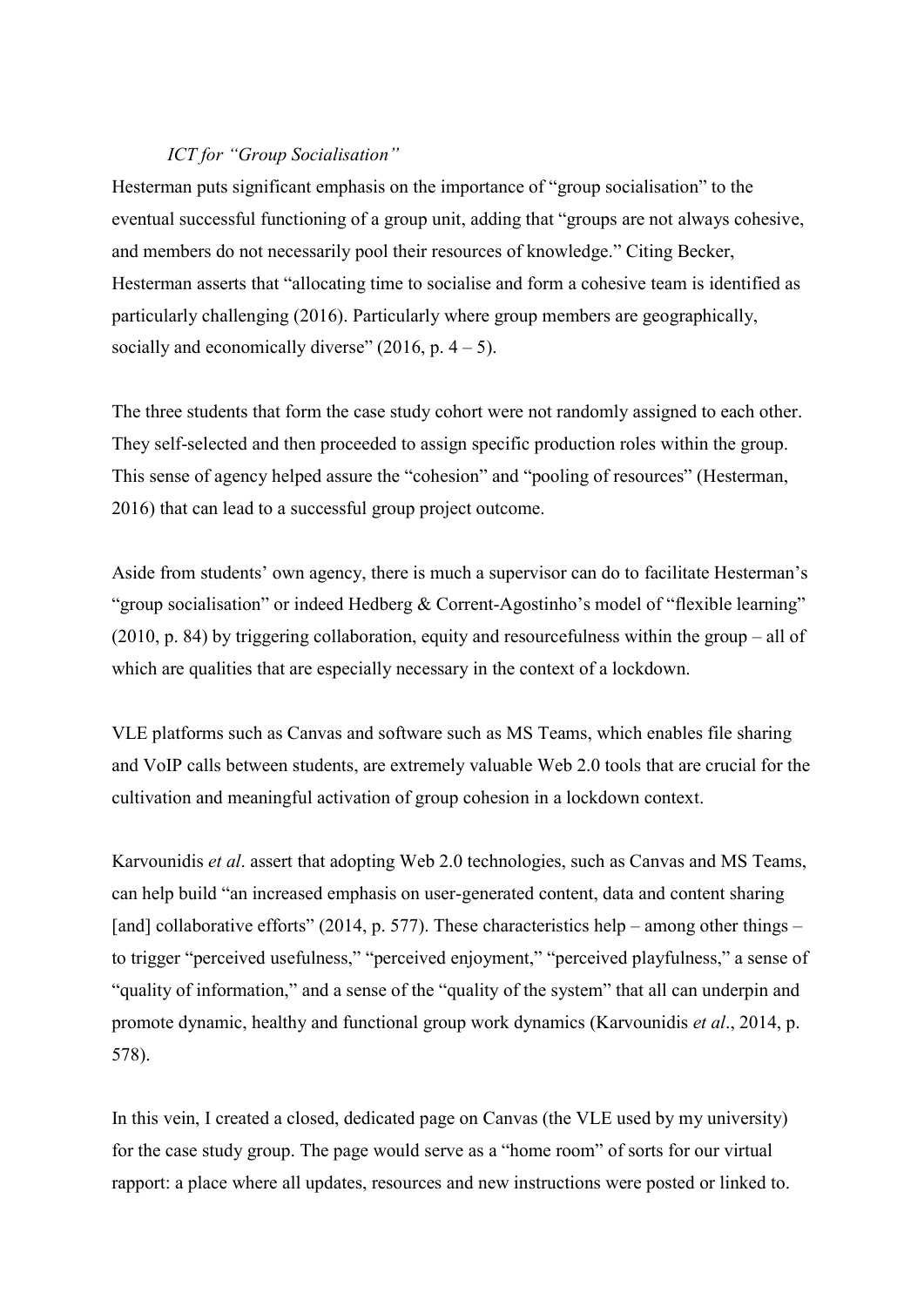There, the physically dispersed group could glean – in an even, fair manner – initial information posted by me about new and emerging, lockdown-specific media best practice concerning remote broadcast production. From this, they could decide – as a group – what their own specific approach to remote production in the current lockdown context would be.

Links to resources for "producing under lockdown" (Transom, 2020) posted on this groupdedicated Canvas page created a very useful information gap that served to propel group cohesion, socialisation and helped display Swan's "indicators of community" (as cited in Sheratt, 2012, p. 102) where "individual students take on a facilitative role" and this "creates a different dynamic from facilitative intervention by a tutor." The gap between the resource links posted on the shared Canvas page and the resultant production approach the group adopted from those resources was a purposeful design component of the page. This gap compelled them to engage with and appropriate the page I had created; activating Hesterman's "group socialisation" (2016) mentioned above so as to "enhance asynchronous communication and cooperative learning" (Karvounidis et al., 2014, p. 580).

## Iterative feedback informing evolving supervision approach

I created an online questionnaire that the three students of the case study group could respond to anonymously. Its purpose was to get a sense of how the above supervision strategies were being experienced from the students' various points of view. One question in the poll specifically addressed the shared, group page I had created on Canvas and one of the group responded that "Canvas is helpful to me when there is a clearly-marked folder with suggested reading in it" yet also confessed that they hadn't used the shared Canvas page all that much. Another responder said that while the page is very useful, Canvas is only one of a whole range of online tools which MA students use to communicate, coordinate and share resources. "We are used to using Google Drive and social media," the responder wrote, "so we chose against [using Canvas as a primary platform] as we would have to reorganise our material and we already knew how to work with other tools."

This kind of feedback was both reassuring and illuminating. It also showed how iterative feedback channels (such as anonymous questionnaires) can be a valuable tool to continually adjust and improve the nature of supervision during a lockdown situation that is itself in continual flux. While the thinking and pedagogical strategies behind the abovementioned use of the university's VLE for a group shared page were sound, the questionnaire feedback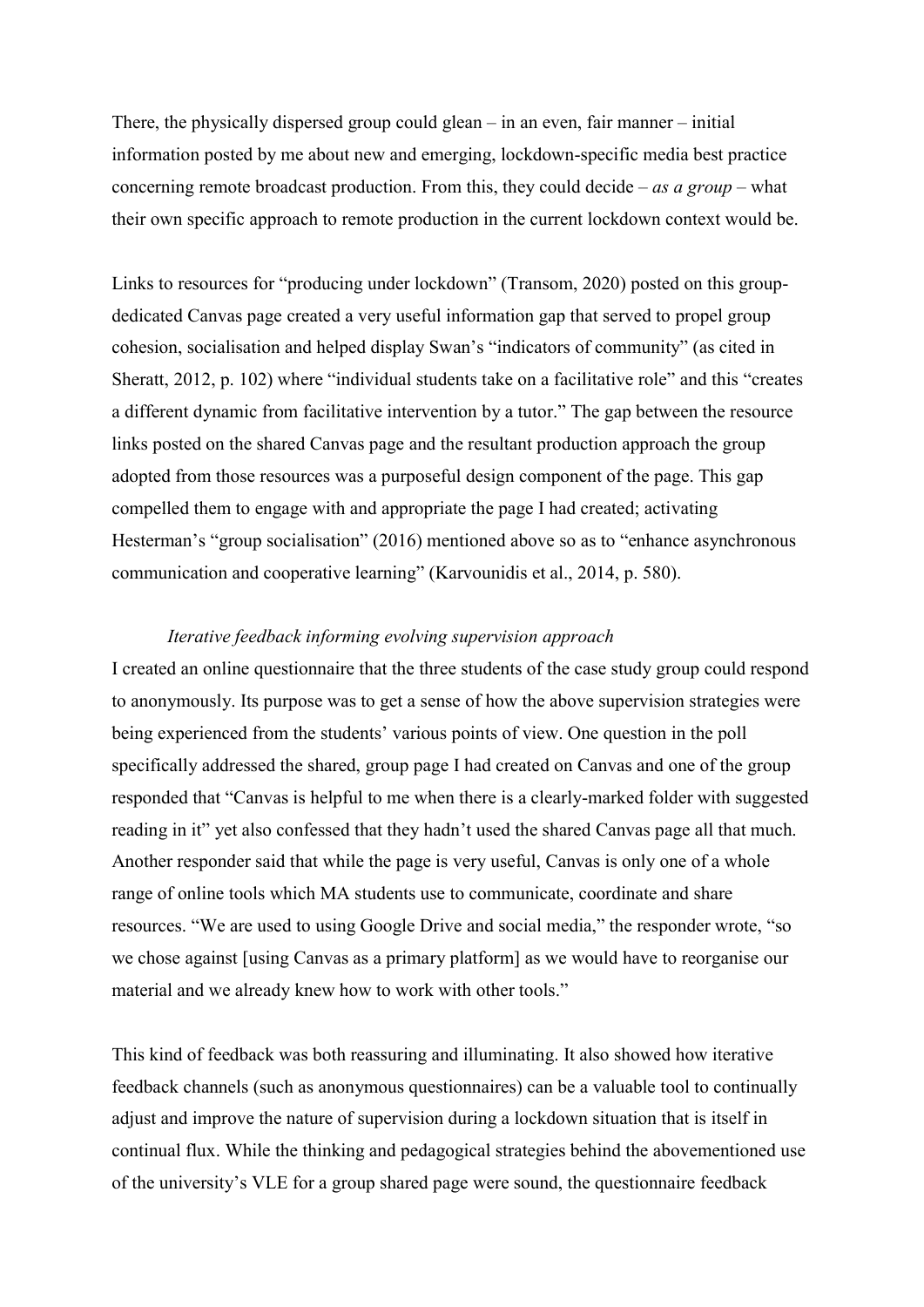revealed aspects of the approach I had been previously unaware of: that from the point of view of students, a wholly VLE-anchored approach is far too narrow. This raises questions about the efficacy of hierarchically-imposed, centralised VLEs as the exclusive province of virtual learning in Higher Education, a convention that is mainly underpinned by a university's central economic policies and realities. The case study group's feedback via the questionnaire also echoes Collis & Moonen's critique of the typical way in which institutions of Higher Education tend to use VLEs, as mere "filing cabinets," places where information is dumped and shared. This narrow use of VLEs, Collis & Moonen argue, deprives students of the more expansive, dynamic potential of VLEs to shift learning from lower to higher regions of Bloom's taxonomy (2008, p. 96).

In the specific context of supervision during a lockdown, the detailed feedback resulting from the questionnaire I sent to the case study group strengthens the case for a mandatory and broad discussion with members of a given group unit prior to formulating any binding technological supervision strategy. Early identification and adoption of alternative tools and platforms which students use and prefer to the official university ones could increase the likelihood of student buy-in and collaboration in the group project (Swan as cited in Sheratt, 2012).

Initiating such online group dialogue and collaboration is not enough, however. As per Garrison and Cleveland (as cited in Sheratt, 2012), simply achieving dialogue online "is not sufficient to achieve the best learning experience." There also needs to be a focus on "critical thinking and cognitive presence" (Sheratt,  $2012$ , p.  $109 - 110$ ). To achieve this higher order of collaboration, according to Sheratt, requires supervisor input (2012, p. 110).

# Supervisor Input: Striking a balance; shifting onus

Supervisor contact and input can be a subtle and complicated thing. Some students need more of it. Some then grow dependent on it to a degree that is deleterious to their learning. Other students thrive with minimal, "light-touch" supervision and see repeated interventions as "interference" (Sheratt, 2012, p. 110).

Two of the three students in this paper's case study group responded positively to the prospect of regular supervisor input when asked about it in the anonymous questionnaire I sent to them.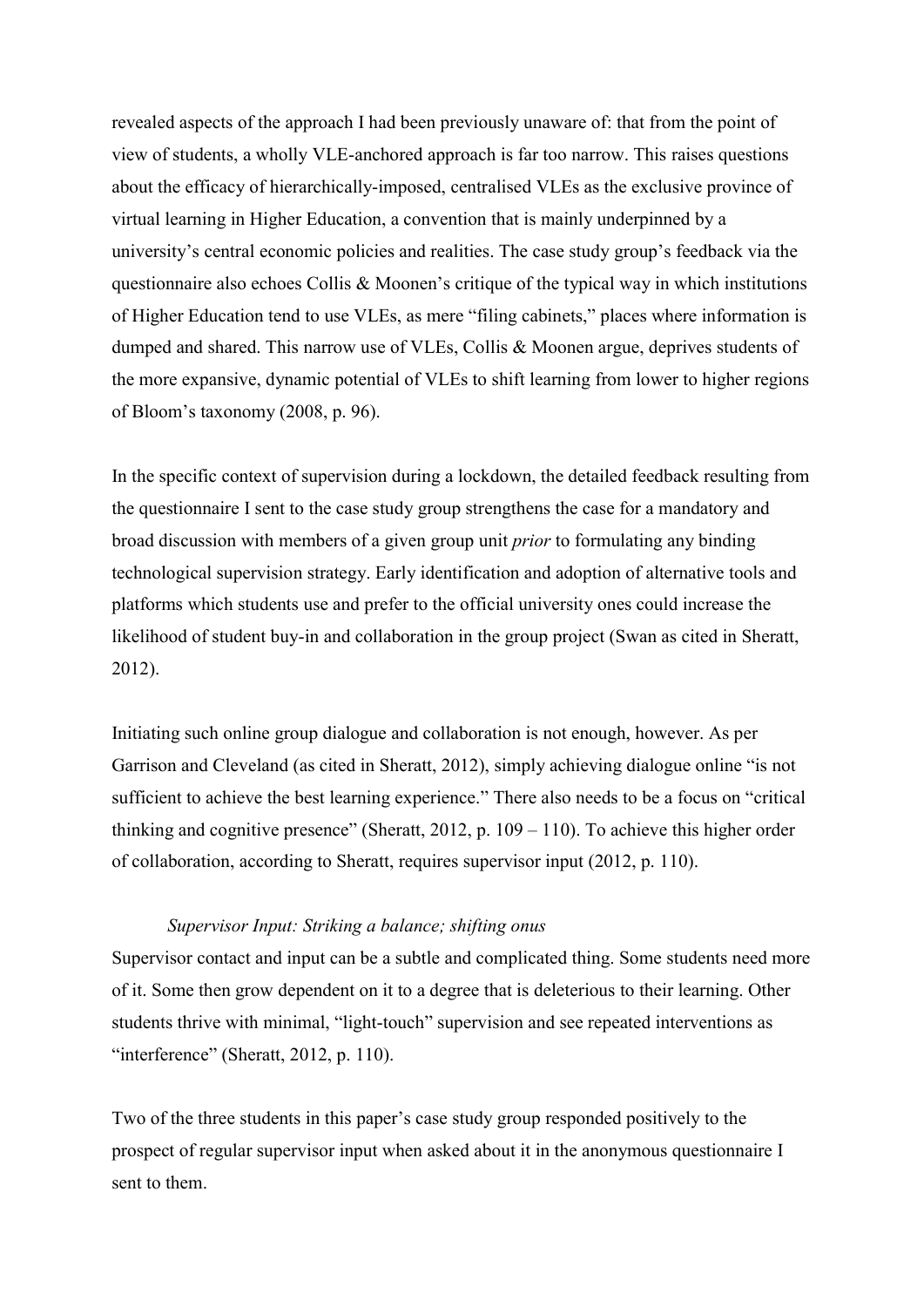One of those students said that "having regular catch-ups with your supervisor is beneficial because it forces the student not to do everything last minute." Another student said: "We [in the group] are too soft on each other about having things done so having a supervisor to check up on progress is very helpful."

While this feedback does condone – in the specific context of this group in this lockdown – a certain amount of intervention as supervisor, it is not insignificant that only two of the three group members responded at all to the questionnaire. How does one interpret the noncompliance of that third group member? Might this be a sign that perhaps that member is less receptive of supervisor intervention than the other two? What to do about that silence?

Regardless of the extent and intensity of supervisor intervention, an equanimous, dynamic and self-sustaining group vitality needs to be arrived at for the students of this case study group to successfully achieve the learning outcomes of the particular dissertation module they are undertaking and thereby assure that constructive alignment is reinforced and furthered (Biggs, 1999, p. 69). At an early stage in the process, the onus of responsibility and organisation needs to shift from the supervisor to the students so that they can conceptualise, steer and manage their own research as per the learning outcomes of the dissertation module.

Hesterman formulated a technique to help facilitate this transition and coined it the "Digital Handshake Group Contract." It can be a hard or soft copy document that facilitates the "negotiation of students' individualised learning pursuits within the group context" (2016, p. 5). It is a way that helps students assume a collective responsibility and a singular role/set of tasks within that overarching collective duty (2016, p. 7). At the heart of Hesterman's "Digital Handshake Group Contract" – the glue that holds it all together – is trust.

## Discussion/Recommendations

Adopting and adapting Hesterman's "Digital Handshake" and making it a part of the initial stage of my supervision of the case study cohort, it proved to be a very efficient tool by which to achieve that transition from "onus-on-supervisor" to "shared-and-collective-onuson-group." Involving the students in the design and implementation of the 'contract' was a good way to get buy-in for the tool/contract itself. While the "digital handshake" worked well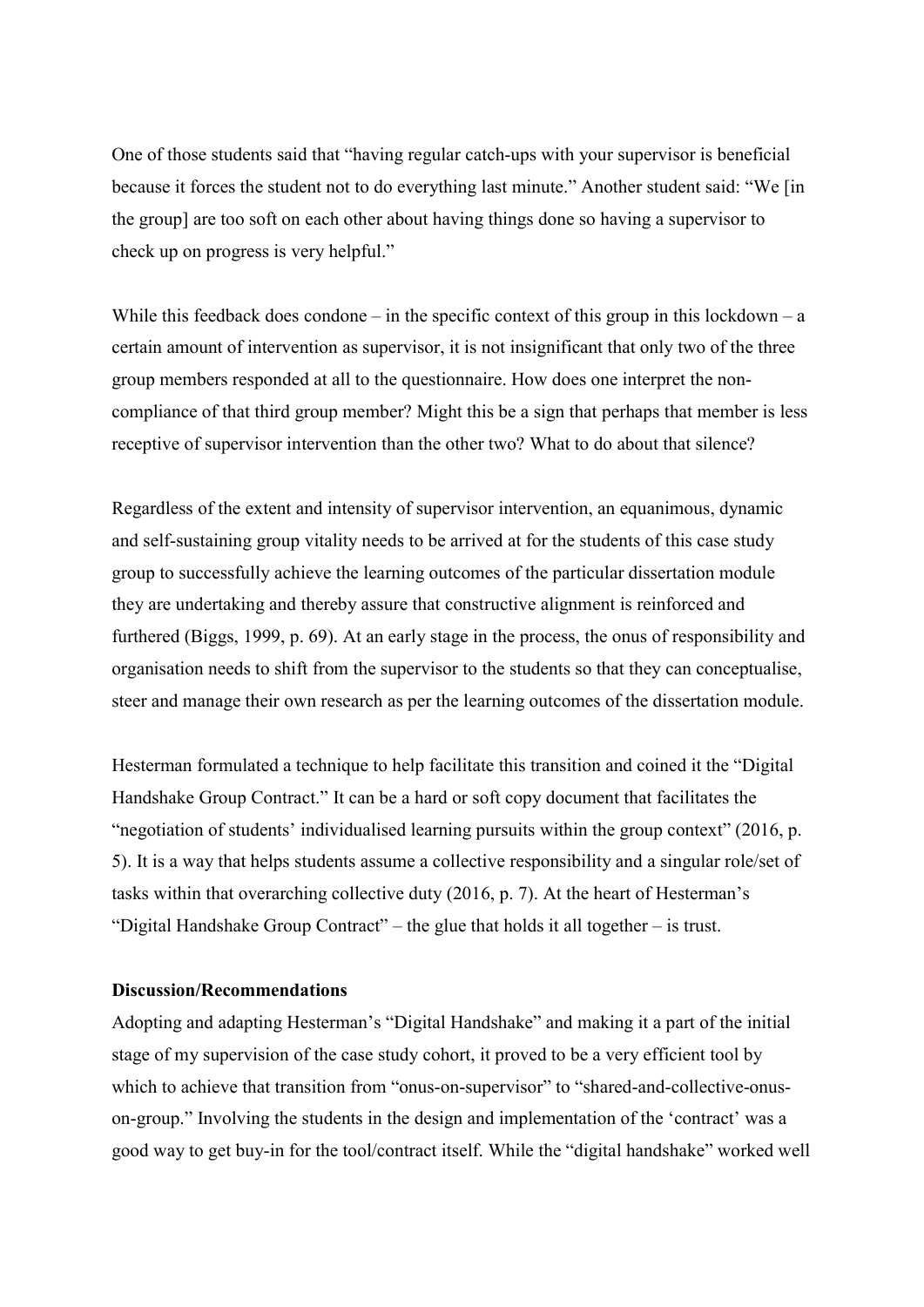for this paper's case study cohort, it is not necessarily a tool that can or should be universally applied to all kinds of groups and group contexts.

Throughout this paper, I have also studied Hesterman's work on "group socialisation"; Karvounidis *et al*'s strategies around the use of Web 2.0 tools, particularly VLEs, for group supervision; and Sheratt's thinking on the limits of supervisor intervention were all particularly useful in my work supervising the specific cohort taken as a case study for this paper.

The larger challenge now is to decipher which of these strategies can be effectively used for all or most group supervision in a near to mid-future that looks likely to be affected by pandemic and further lockdown and which ones are only effective in the unique context covered in this paper.

\*\*\*

# References

Aggarwal P and O'Brien CL (2008) Social Loafing on Group Projects: Structural Antecedents and Effect on Student Satisfaction. Journal of Marketing Education 30(3): 255 – 264.

Biggs J (1999) What the Student Does: teaching and enhanced learning. Higher Education Research & Development 18(1): 57 -75.

Collis B and Moonen J (2008) Web 2.0 Tools and Processes in Higher Education: quality perspectives. Education Media International 45(2): 93 – 106.

Gumbo MT (2018) University of South Africa Supervisors' Knowledge of Technological Tools and ICTs for Postgraduate Supervision. The Turkish Online Journal of Educational Technology 17(4): 54 – 68.

Hedberg J and Corrent-Agostinho S (2010) Creating a Postgraduate Virtual Community: Assessment Drives Learning. Educational Media International 37(2): 83 – 90.

Hesterman S (2016) The Digital Handshake: A Group Contract for Authentic eLearning in Higher Education. Journal of University Teaching & Learning Practice 13(3):  $1 - 24$ .

Karvounidis T, Chimos K, Bersimis S and Douligeris C (2014) Evaluating Web 2.0 Technologies in Higher Education Using Students' Perceptions and Performance. Journal of Computer Assisted Learning 30: 577 – 596.